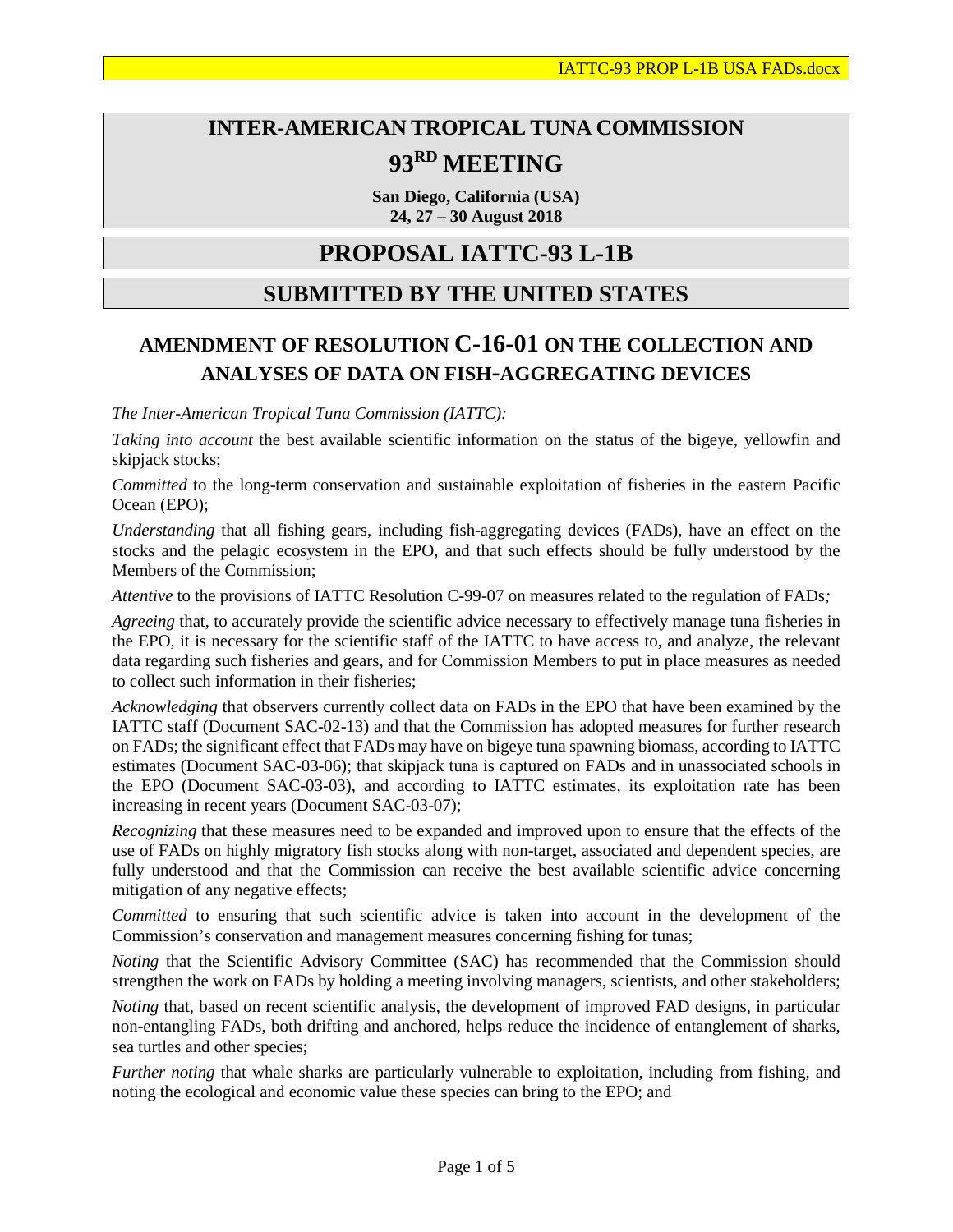*Concerned* about the potential effects of purse-seine operations on the status of whale sharks when deliberately or accidentally set upon;

#### *AGREES:*

1. For the purposes of this Resolution, the term "Fish-Aggregating Device" (FAD) means anchored, drifting, floating or submerged objects deployed and/or tracked by vessels, including through the use of radio and/or satellite buoys, for the purpose of aggregating target tuna species for purse-seine fishing operations.

#### **SECTION 1. FAD DATA COLLECTION**

- 2. Beginning 1 January 2017, CPCs shall require the owners and operators of all purse-seine vessels flying their flag, when fishing on FADs in the IATTC Convention Area, to collect and report the information contained in Annex I. The data may be collected through a dedicated logbook, modifications to regional logsheets, or other domestic reporting procedures.
- 3. CPCs shall provide the data collected for the previous calendar year, pursuant to Paragraph 2, which are available at the time of submission, to the Director. CPCs shall submit the data to the Director no later than 60 days prior to each regular meeting of the SAC.
- 4. No later than the IATTC annual meeting in 2018, the scientific staff of the IATTC, in coordination with the SAC, shall present to the Commission the preliminary results of its analyses of the information collected pursuant to Paragraph 2, and shall identify additional elements for data collection, as well as specific reporting formats, necessary to evaluate the effects of the use of FADs on the ecosystem of the EPO fishery. The analyses shall also incorporate information from data on FADs collected by observers through the *Flotsam Information Record*.
- 5. In addition, no later than the IATTC annual meeting in 2018, the scientific staff of the IATTC, in coordination with the SAC and taking into account the outcomes of the *Ad Hoc* Working Group on FADs, shall present to the Commission initial recommendations based on information collected, based on this resolution and through other mechanisms, for the management of FADs, including possible effects of FADs in the tuna fishery in the EPO. The Commission shall consider adopting management measures based on those recommendations, including a region-wide FAD management plan, and which may include, *inter alia*, recommendations regarding FAD deployments and FAD sets, the use of biodegradable materials in new and improved FADs and the gradual phasing out of FAD designs that do not mitigate the entanglement of sharks, sea turtles, and other species.
- 6. The scientific staff of the IATTC, in coordination with the SAC, shall also formulate recommendations for regulating the management of the affected stocks for presentation to the Commission, on the basis of the results of its analyses of the collected FAD information. Such recommendations shall include methods for limiting the capture of small bigeye and yellowfin tuna associated with fishing on FADs.
- 7. In 2018, compliance with the FAD reporting requirements of this Resolution will be comprehensively reviewed by the *Committee for the Review of the Implementation of Measures adopted by the Commission* and presented to the Commission.
- 8. Data collected pursuant to this resolution shall be treated under the rules established in the IATTC Resolution on Confidentiality.

#### **SECTION 2. FAD IDENTIFICATION**

9. No later than 1 January 2017, CPCs shall require the owners and operators of their applicable flagged purse-seine fishing vessels to identify all FADs deployed or modified by such vessels in accordance with a Commission identification scheme detailed in footnote 1 of Annex 1.

#### **SECTION 3. NON-ENTANGLING FADS**

10. To reduce the entanglement of sharks, sea turtles or any other species, as of 1 January 2019 CPCs shall ensure that the design and deployment of FADs are based on the principles set out in Annex II.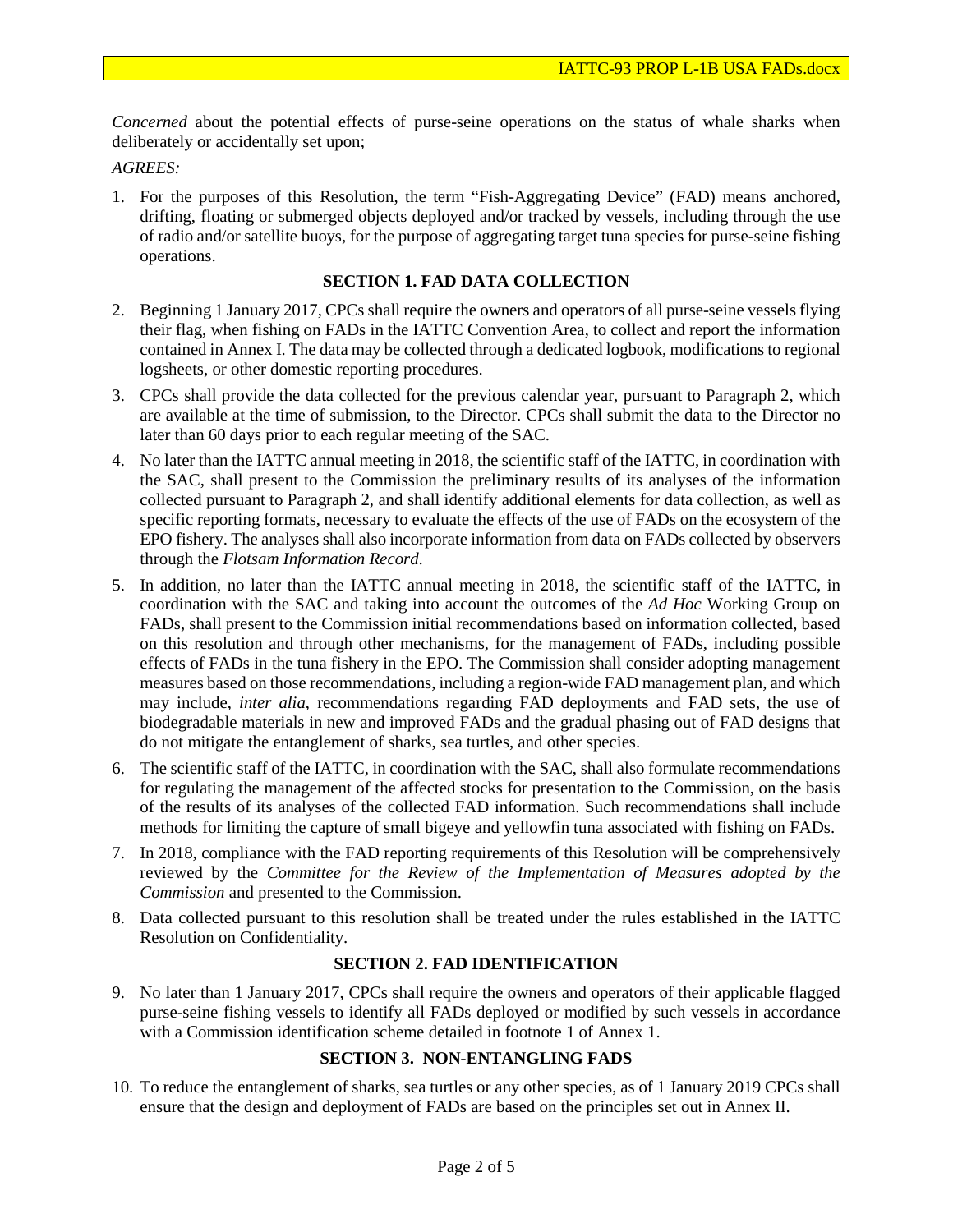11. Annex II is consistent with the 2015 recommendations of the scientific staff of the IATTC. The scientific staff of the IATTC, in coordination with the SAC, shall continue to review research results on the use of non-entangling material and biodegradable material on FADs, and shall provide specific recommendations no later than the 2018 IATTC annual meeting, consistent with Paragraph 5.

#### **SECTION 4. WHALE SHARKS**

- 12. CPCs shall prohibit their flag vessels from setting a purse-seine net on a school of tuna associated with a live whale shark, if the animal is sighted prior to the commencement of the set.
- 13. CPCs shall require that, in the event that a whale shark is not deliberately encircled in the purse-seine net, the master of the vessel shall:
	- a. ensure that all reasonable steps are taken to ensure its safe release; and
	- b. report the incident to the relevant authority of the flag CPC, including the number of individuals, details of how and why the encirclement happened, where it occurred, steps taken to ensure safe release, and an assessment of the life status of the whale shark on release (including whether the animal was released alive but subsequently died).

#### **SECTION 5.** *AD HOC* **PERMANENT WORKING GROUP ON FADS**

- 14. An *ad hoc* Permanent Working Group on FADs (Working Group) is established.
- 15. This Working Group shall be multi-sectorial, involving various stakeholders such as scientists, fishery managers, fishing industry representatives, administrators, representatives of non-governmental organizations, and fishers. Expressions of interest to participate in the Working Group shall be provided to the Director, who shall inform CPCs and the Chair of the FADs Working Group.
- 16. To the highest degree possible, the Working Group shall conduct its work electronically or, if convenient and cost-effective, in targeted face-to-face meetings that take place in conjunction with other Commission meetings.
- 17. The Working Group shall report on a regular basis to the Commission and present an initial report of its findings at the 2017 meeting of the SAC.
- 18. The Terms of Reference of the Working Group are those indicated in Annex III.
- 19. The Working Group shall liaise, as far as possible, with other similar working groups on FAD management established in other tuna regional fisheries management organizations (tuna RFMOs), in particular the Western and Central Pacific Fisheries Commission (WCPFC).
- 20. During its 2019 meeting(s), the IATTC FAD Working group will evaluate materials and designs to further reduce entanglements in FADs and for biodegradable FADs and make recommendations to revise Annex II. The IATTC, at its 2017 annual meeting, will review the progress and outcomes of the Working Group and will decide on the necessity for its continuation.
- 21. This Resolution replaces Resolution C-15-0316-01.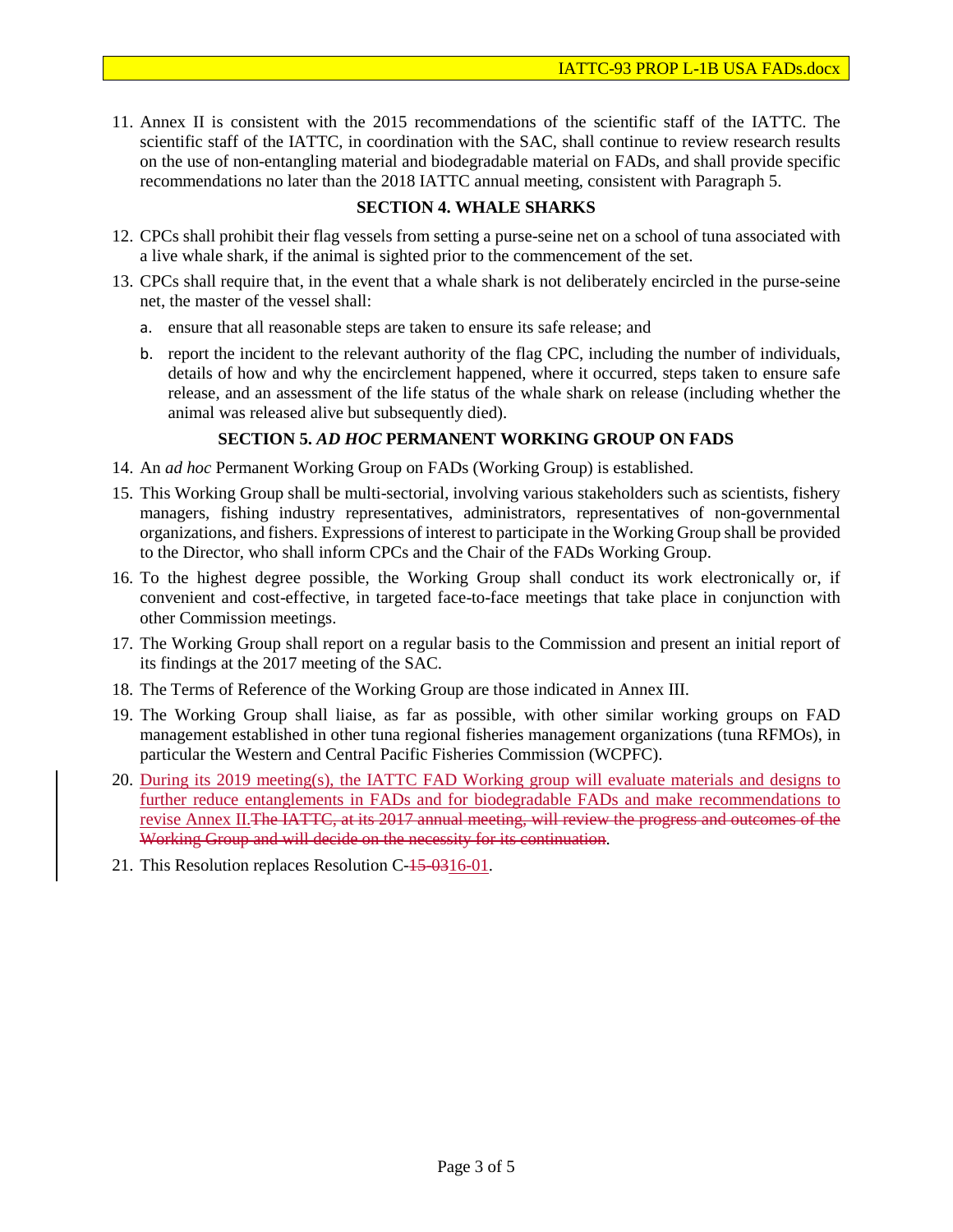#### **Annex I**

CPCs are required to ensure their vessel owners and operators record and report to the appropriate national authorities any interaction with FADs, using a standard format to be developed by the Commission staff.

For each interaction with a FAD, the following information shall be recorded:

- i. Position;
- ii. Date;
- iii. Hour;
- iv.  $FAD$  identification<sup>[1](#page-3-0)</sup>;
- v. FAD type (*e.g*., drifting natural FAD, drifting artificial FAD);
- vi. FAD design characteristics (dimension and material of the floating part and of the underwater hanging structure);
- vii. Type of the activity (set, deployment, hauling, retrieving, loss, intervention on electronic equipment, other (specify));
- viii. If the activity is a set, the results of the set in terms of catch and bycatch; and
- ix. Characteristics of any attached buoy or positioning equipment (positioning system, whether equipped with sonar, *etc*.).

#### **Annex II**

#### **Principles for design and deployment of FADs**

- 1. The floating or raft part (flat or rolled structure) of the FAD can be covered or not. If it is covered with mesh net, it must have a stretched mesh size less than 7 cm and the mesh net must be well wrapped around the whole raft so that there is no loose netting hanging below the FAD when it is deployed.
- The design of the underwater or hanging part (tail) of the FAD should avoid the use of mesh net. If mesh net is used, it must be tied as tightly as practicable in the form of sausages or have a stretched mesh size less than 7 cm in a panel with weight at the end.
- $\pm$ 3. To reduce the amount of synthetic marine debris, the use of natural or biodegradable materials (such as hessian canvas, hemp ropes, etc.) for drifting FADs should be promoted.

#### **Annex III**

The objectives of the Working Group are the following:

1. Collect and compile information on FADs in the EPO, including but not limited to data collected by

<span id="page-3-0"></span> $1$  CPCs shall obtain unique alphanumeric codes from the IATTC staff on a periodic basis and distribute those numbers to the vessels in their fleets for FADs that may be deployed or modified, or in the alternative, if there is already a unique FAD identifier associated with the FAD (*e.g*., the manufacturer identification code for the attached buoy), the vessel owner or operator may instead use that identifier as the unique code for each FAD that may be deployed or modified.

The alphanumeric code shall be clearly painted in characters at least 5 cm in height. The characters shall be painted on the upper portion of the attached radio or satellite buoy in a location that does not cover the solar cells used to power the equipment. For FADs without attached radio or satellite buoys, the characters shall be painted on the uppermost or emergent top portion of the FAD. The vessel owner or operator shall ensure the marking is durable (for example, use epoxy-based paint or an equivalent in terms of lasting ability) and visible at all times during daylight. In circumstances where the observer is unable to view the code, the captain or crew shall assist the observer (*e.g*. by providing the FAD identification code to the observer).